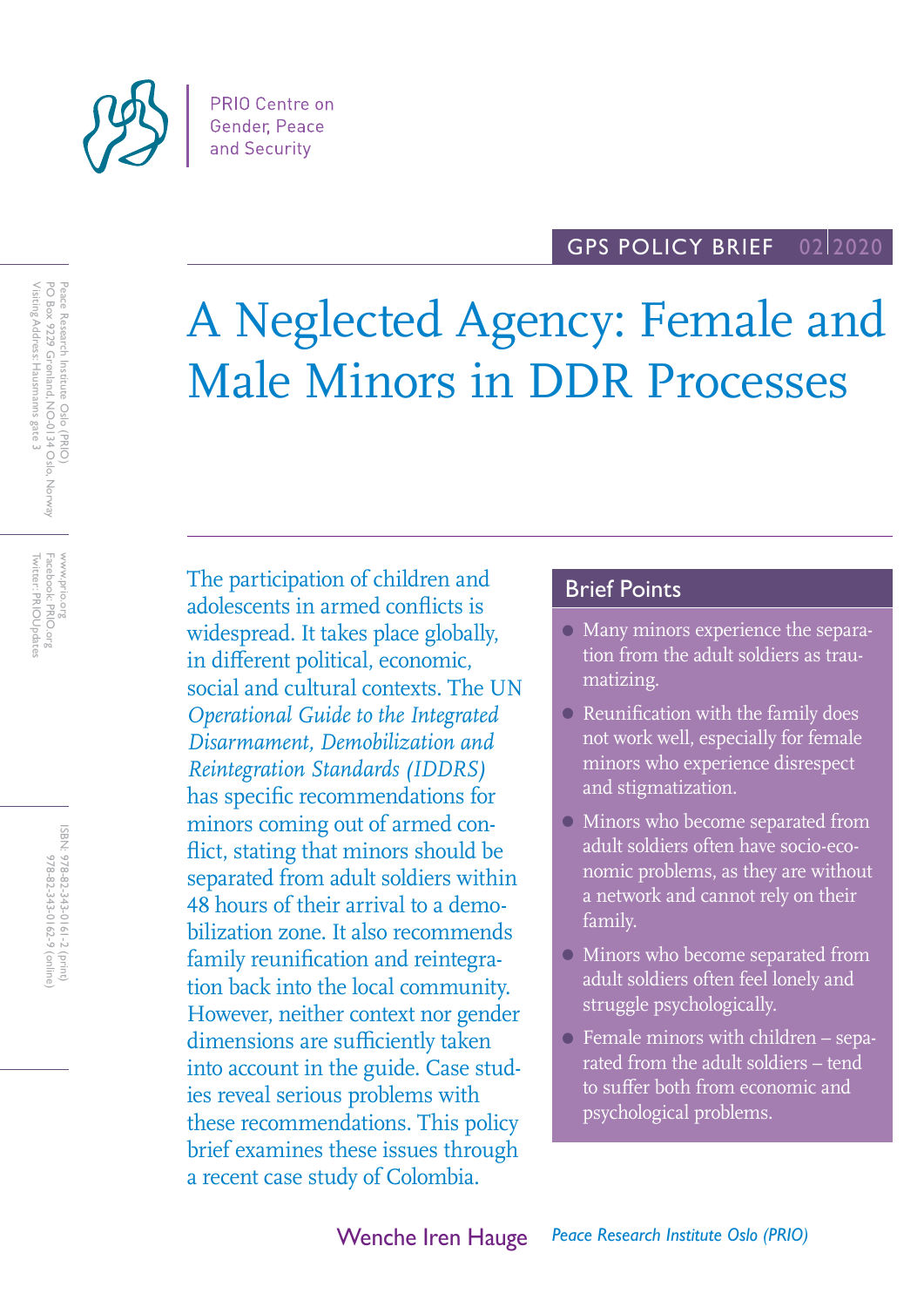#### **Children and Adolescents in Armed Conflict**

In recent years, there has been much focus on how to get minors out of armed conflict and on how to separate them from adult soldiers. However, there has been much less focus on how the minors have experienced this separation. Furthermore, the gender perspective in such processes has been effectively absent. The UN *Operational Guide to the Integrated Disarmament, Demobilization and Reintegration Standards* (*IDDRS*) states that "the time spent in cantonment sites should be as short as possible. Where possible, children should be identified before arrival, so that the documentation process (identification, verification, registration, ascertaining of medical needs) and other procedures that apply to them in the reception and care phases last no longer than 48 hours, after which they should be transferred to an interim care centre (ICC) or to another location of civilian control".<sup>1</sup> Behind this recommendation is the assumption that the minors have mainly been recruited to the armed groups by force, and that the best solution for them will be to return to the family and reintegrate into the local community. Therefore, the guide also states that "emphasis should be on reunifying children with their families and communities as soon as possible".<sup>2</sup> However, does the idea of family reunification and reintegration back into the local community work for minors, and particularly for female minors who are normally more stigmatized than the males? Not least, does the assumption of forced recruitment hold? This policy brief discusses these issues based on a case study of Colombia.

#### **A Case Study of Colombia**

The PRIO project 'Minors in Disarmament, Demobilization and Reintegration (DDR) Processes – The Gender Dimension' brings fresh insight into how minors actually experience the DDR process. As part of the project, fieldwork and interviews with ex-minors from Fuerzas Armadas Revolucionarias de Colombia (FARC) were carried out in Colombia in 2019 and 2020. Altogether, 22 persons, who were minors when they joined FARC, were interviewed. 50 percent of these were female and 50 percent male. Of the 22 interviewees, 10 became separated from FARC after arriving to the cantonment sites (*zonas veredales*), while 11 had reached 18 years of age by the time the DDR process began and were thus allowed to stay with FARC. One

interviewee had left FARC on his own initiative before the peace agreement was signed. This selection of two different groups of interviewees has established a good basis for comparison. The project asked if it had been an advantage or a disadvantage socially, psychologically and with regard to education and job opportunities to be separated from FARC. Furthermore, it asked about the experiences of gender equality within the two groups of interviewees. The interviews covered three different phases in the minors' lives: 1) why and how they had joined FARC, 2) how it had been to be a member of FARC, and 3) how they had experienced the time after the separation and the DDR process.

#### **Recruitment**

The interviews revealed that all the 22 minors had **joined FARC voluntarily**, and that most of them also had **actively approached FARC** and asked if they could become members. Five of the interviewed even approached FARC several times before they were allowed in. FARC considered these five to be very young and asked them to wait and think more about their decision. The five were living in extremely difficult circumstances when they approached FARC, and three of them (females) strongly insisted to be recruited over several years before FARC finally let them join. The reasons the minors gave for joining FARC varied, but several of them referred to army bombings of their village, persecution of someone in their family, extreme poverty, and the lack of health and education facilities in their area. This was often combined with admiration for the work that FARC was doing in areas located nearby. Some also fled from violent parents. There was no particular gender pattern with regard to the reasons why the minors joined FARC, but the female minors tended to be the youngest.

#### **Gender Relations in FARC**

All the 22 interviewees coincided in their positive description of the gender relations within FARC. They all emphasized the high degree of gender equality they had experienced as FARC members. Men and women had to perform the same tasks. Men who discriminated against women were punished. The interviewees pointed to a strict regulation of sexual relationships, and of sanctions against persons who violated these regulations. Rape or gendered violence was strongly punished. One (male) minor expressed it this way:

#### The Story of a Female Minor

One of the interviewed female minors had been displaced together with her family. They were 10 siblings: five girls and five boys. When they were forced to flee, they could not bring anything with them, and they had no food. "We had to beg to survive." She was now 8 years old and could not go to school, so she started working to survive. "I had to do all kinds of housework. It was very hard for me. So, I took a decision and asked if I could become a FARC member. However, FARC did not let me. I asked them repeatedly for a year, but they did not accept a girl who was a minor." She told FARC that she suffered a lot at home and begged them to accept her. The commander said that she was very young, "just a small girl." He said she should rather study and that she needed to think about it. Finally, when she was 10 years old, she approached FARC again and said she was ready. They still asked her to think about it for six months and told her that it was a tough life as a FARC member. There were rules and regulations to follow. So, when she still insisted six months later, they accepted her. "I was quite ready." The commander told her that normally they would not accept persons below 15 years of age. He said they would give her six months to try out life as a FARC member. If she did not manage or did not like it, she could leave. They talked at length and explained things to her in detail. But she was convinced. She had such a hard life at home. Her father was dead and her mother had lost three children. After six months, FARC members asked her how she felt. She said that she wanted to continue. "FARC did not force us. On the contrary. Because of the violence and repression, they had to take care of us." With FARC, she learned to read and write.

*"When persons fell in love, they first had to spend some time with each other, before they were allowed to sleep together. Then they had to ask for permission to stay together. All kinds of relations were respected, also gays and lesbians. The only thing that was not respected/sanctioned was if a person had too many different relations."*

#### **The Separation**

After the peace agreement and the arrival to the demobilization zones, 124 minors were separated from FARC. All except one of the interviewees in this project described the separation from FARC as difficult, and some of them also described it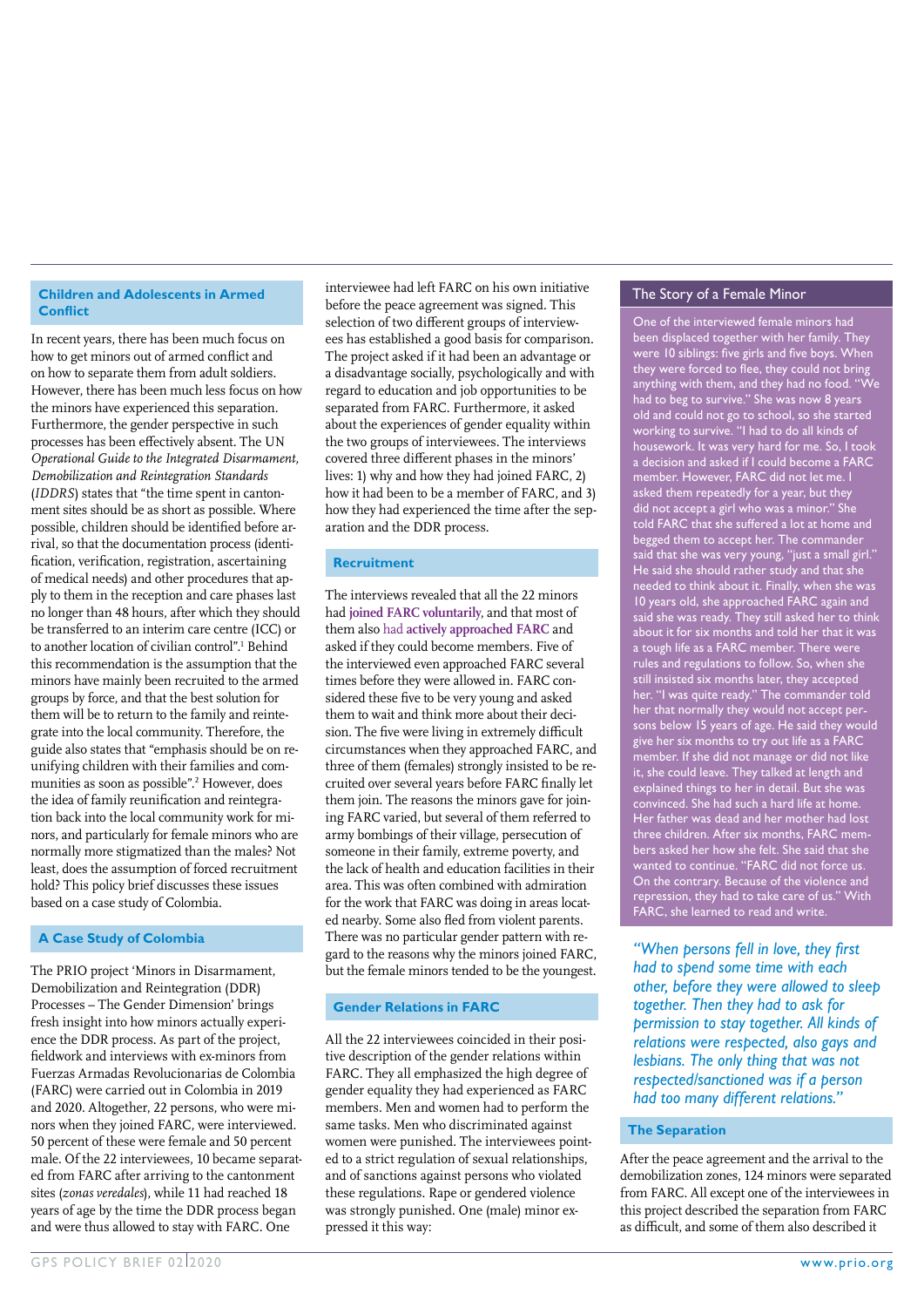

Wall painting by FARC's gender group, FARIANAS. Photo: Wenche Iren Hauge / PRIO

as traumatizing. They were terrified. Some of them also thought they were going to die. One interviewee explained that the International Committee of the Red Cross (ICRC) had to spend three days convincing the minors to go, as none of them wanted to leave. He also said that:

#### *"[There was] a lot of pressure, not from FARC, but from the organizations ... we felt that we did not have a choice."*

After the separation, they were taken to different interim care centers all over Colombia. Most of the minors stayed there for three months, but some stayed longer. The experiences interviewees recounted from these centers were somewhat mixed, but most of the interviewed complained about the centers' psychologists, who would often demonize FARC. The psychologists' attitudes caused those minors who perceived FARC as their family to feel distressed and disrespected. The minors had all joined FARC voluntarily, fleeing from extremely difficult conditions in their homeplace, and had experienced their time with FARC as positive. For these minors, the contrast between the psychologists' negative depictions of FARC and their own positive experiences of the group made these encounters particularly difficult.

#### **Reunification with the Family**

With regard to the minors who became separated from FARC, it was clearly assumed that most of them would go back to their families and stay

there. However, for most of those interviewed in this group, their reunification with the family did not work out successfully. Their experiences of reconnecting with the family were quite mixed. Some of the minors only remained at home for a very short time – in the case of one of the interviewees, only three days – and others only for some months. The interviewees revealed that it can be quite difficult to return to the family. They mentioned several different reasons for this, including the extreme poverty of their parents, some of whom were also victims of forced displacement themselves. Several of the interviewees also described their parents as very traditional and as not accepting their teenagers as independent individuals who can make their own decisions. Finally, possibilities to study or work were simply not present in many of the rural areas where the families of these minors lived. The female minors encountered more problems with family reunification than the male minors. This was due to stigmatization on the basis of their gender and disrespect regarding their choice to join FARC.

#### **Socio-Economic Consequences**

The minors who had become separated from FARC mainly had to manage on their own, without the family or any network to support them. As a result, they had to find a place to live and pay for housing, food, electricity and water. For support, they received a one-off cash sum upon leaving the interim care centers. According to the interviewees, the amounts

received varied. Some received approximately 1.5 million COP (about 393 USD), whereas others received around 2.5 million COP (about 655 USD). However, as most of them did not stay with their families, the money was quickly spent on living costs. Although these former minors of FARC also received 90% of the monthly minimum salary from the Colombian state, this was not enough to cover their monthly costs of living. For the minors who managed to get a job, the monthly minimum salary payment from the Colombian state was subsequently also reduced or stopped completely. Some of them received support for education from the Colombian Agency for Reintegration (ARN), but this only covered education-related costs. This situation made it difficult for several of them to continue their education, as they needed to work to cover their daily living expenses. Even those who had been fortunate enough to find a part-time job suffered from problems, as these were low paying jobs. For the females who became pregnant, the situation became particularly complicated.

In comparison, for those minors who had reached 18 years of age when the peace agreement was signed and were allowed to stay with FARC, the situation was different. Some of them stayed with FARC in the cantonments (ETCR), whereas others remained connected to FARC through political work and/or socially. The FARC ex-combatants living in the ETCRs do not have to pay for housing, electricity, food and water, as the ARN covers this. The ex-minors from FARC living in the ETCRs also benefit from this. The